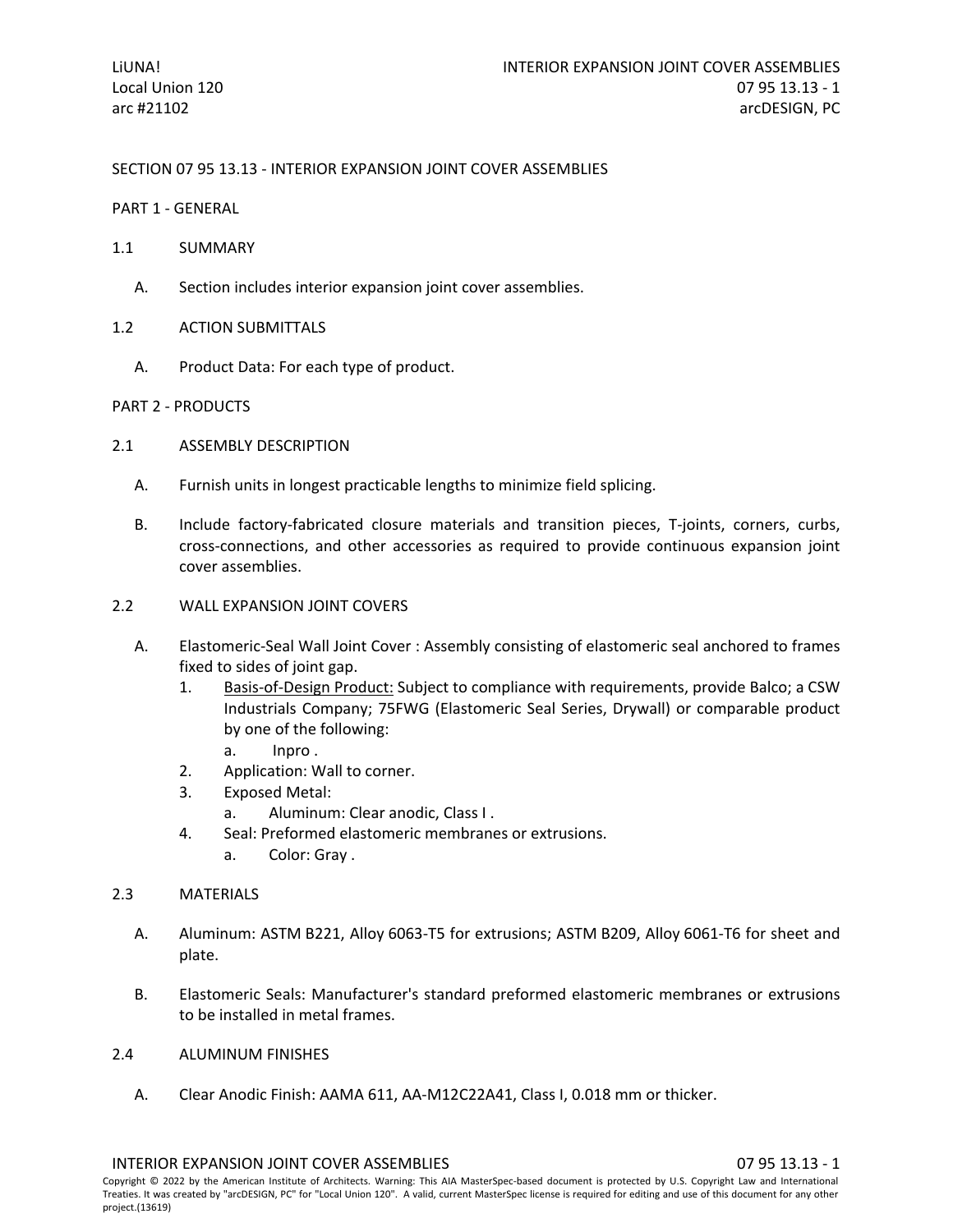B. Color Anodic Finish: AAMA 611, or thicker.

### 2.5 ACCESSORIES

A. Sealant, type and performance as recommended by joint system manufacturer, in color to match elastomeric seal.

# PART 3 - EXECUTION

#### 3.1 INSTALLATION

- A. Prepare substrates according to expansion joint cover assembly manufacturer's written instructions.
- B. Coordinate and furnish anchorages, setting drawings, and instructions for installing expansion joint cover assemblies.
- C. Comply with manufacturer's written instructions for storing, handling, and installing expansion joint cover assemblies and materials unless more stringent requirements are indicated.
- D. Metal Frames: Perform cutting, drilling, and fitting required to install expansion joint cover assemblies.
	- 1. Install frames in continuous contact with adjacent surfaces.
		- a. Shimming is not permitted.
	- 2. Install in true alignment and proper relationship to joints and adjoining finished surfaces measured from established lines and levels.
	- 3. Adjust for differences between actual structural gap and nominal design gap due to ambient temperature at time of installation.
	- 4. Cut and fit ends to accommodate thermal expansion and contraction of metal without buckling of frames.
	- 5. Locate anchors at interval recommended by manufacturer, but not less than 3 inches from each end and not more than 24 inches o.c.
- E. Seals: Install elastomeric seals and membranes in frames to comply with manufacturer's written instructions. Install with minimum number of end joints.
	- 1. Provide in continuous lengths for straight sections.
	- 2. Seal transitions. Vulcanize or heat-weld field-spliced joints as recommended by manufacturer.
	- 3. Installation: Mechanically lock seals into frames or adhere to frames with adhesive or pressure-sensitive tape as recommended by manufacturer.
- F. Install with hairline mitered corners where expansion joint cover assemblies change direction or abut other materials.
- G. Terminate exposed ends of expansion joint cover assemblies with field- or factory-fabricated termination devices.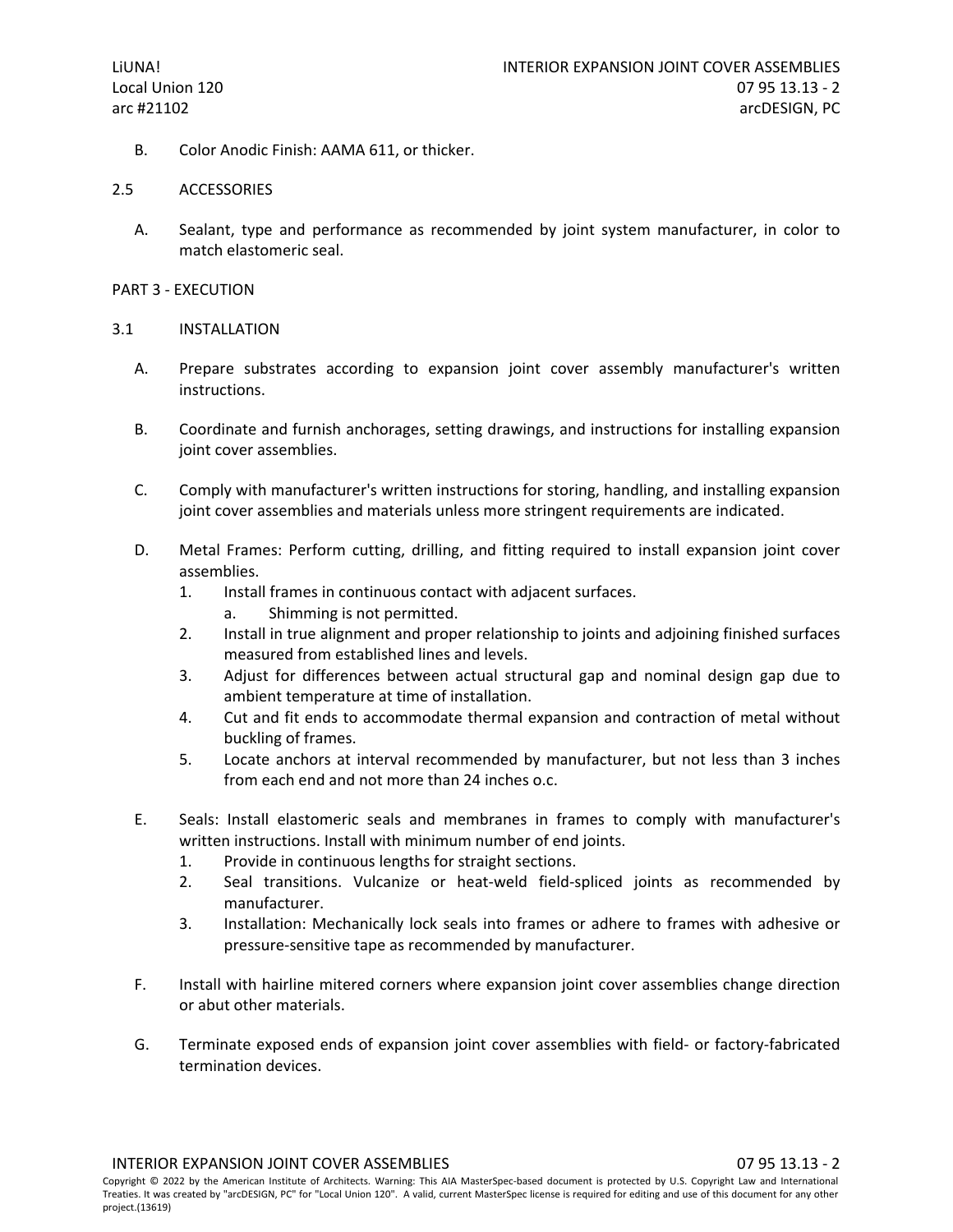### 3.2 PROTECTION

- A. Do not remove protective covering until finish work in adjacent areas is complete.
- B. Protect the installation from damage by work of other Sections.

END OF SECTION 07 95 13.13

Copyright © 2022 by the American Institute of Architects. Warning: This AIA MasterSpec-based document is protected by U.S. Copyright Law and International Treaties. It was created by "arcDESIGN, PC" for "Local Union 120". A valid, current MasterSpec license is required for editing and use of this document for any other project.(13619)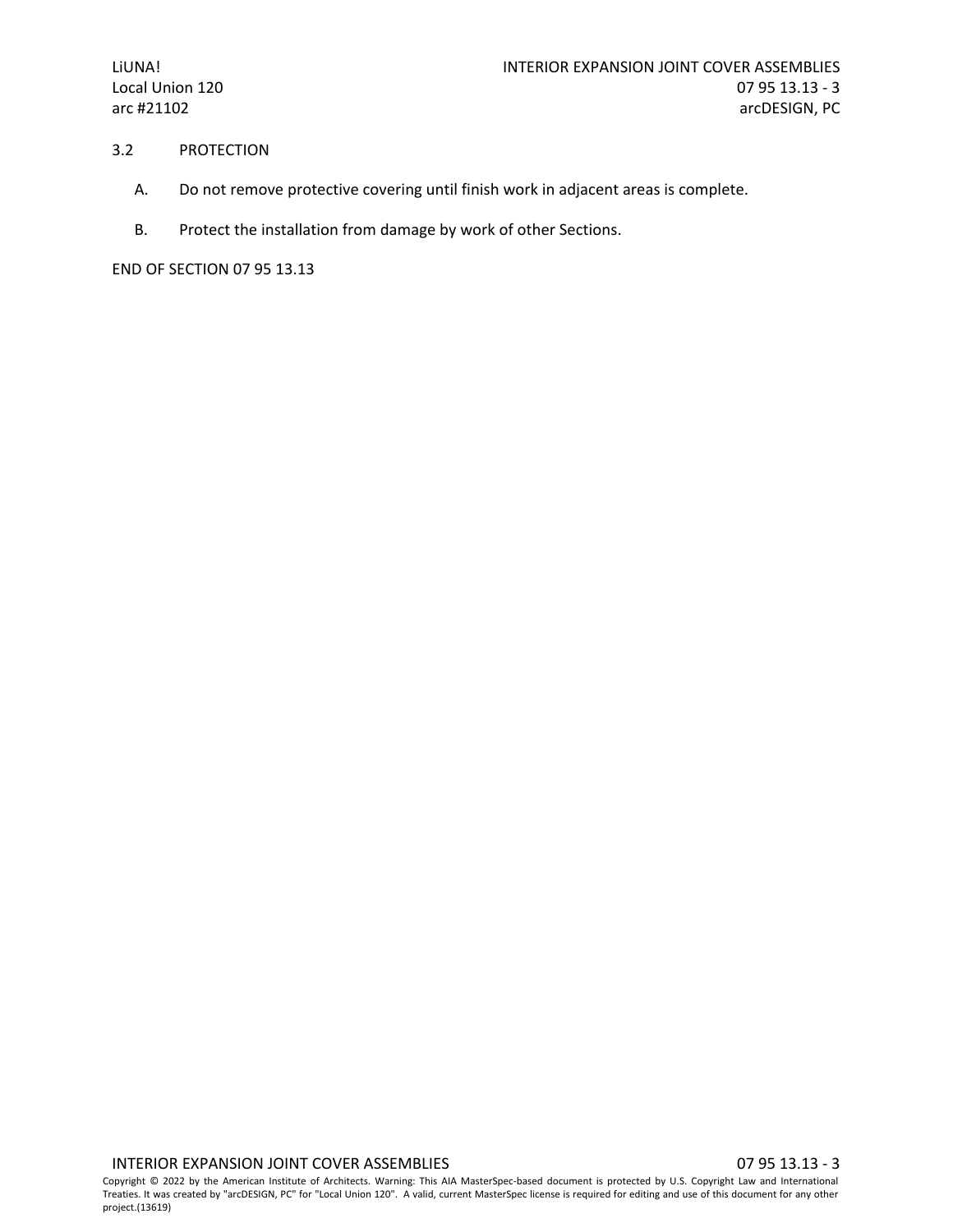# SECTION 09 22 16 - NON-STRUCTURAL METAL FRAMING

### PART 1 - GENERAL

### 1.1 SUMMARY

- A. Section Includes:
	- 1. Non-load-bearing steel framing systems for interior partitions.
- B. Related Requirements:
	- 1. Section 05 40 00 "Cold-Formed Metal Framing" for exterior and interior load-bearing and exterior non-load-bearing wall studs; floor joists; and roof rafters and ceiling joists.

# 1.2 ACTION SUBMITTALS

- A. Product data and schedule for studs in walls demonstrating compliance with structural performance indicated in the drawings and specifications.
	- 1. Indicate compliance with deflection criteria at walls receiving ceramic tile finishes.

### 1.3 QUALITY ASSURANCE

A. Code-Compliance Certification of Studs and Tracks: Provide documentation that framing members are certified according to the product-certification program of the Certified Steel Stud Association the Steel Framing Industry Association the Steel Stud Manufacturers Association or the Supreme Steel Framing System Association.

### 1.4 DELIVERY, STORAGE, AND HANDLING

- A. Notify manufacturer of damaged materials received prior to installation.
- B. Deliver materials in manufacturer's original, unopened, undamaged containers with identification labels intact.
- C. Protect cold-formed metal framing from corrosion, deformation, and other damage during delivery, storage, and handling as required by AISI S202, "Code of Standard Practice for Cold-Formed Steel Structural Framing."

### PART 2 - PRODUCTS

- 2.1 PERFORMANCE REQUIREMENTS
	- A. Fire-Test-Response Characteristics: For fire-resistance-rated assemblies that incorporate nonload-bearing steel framing, provide materials and construction identical to those tested in assembly indicated, according to ASTM E119 by an independent testing agency.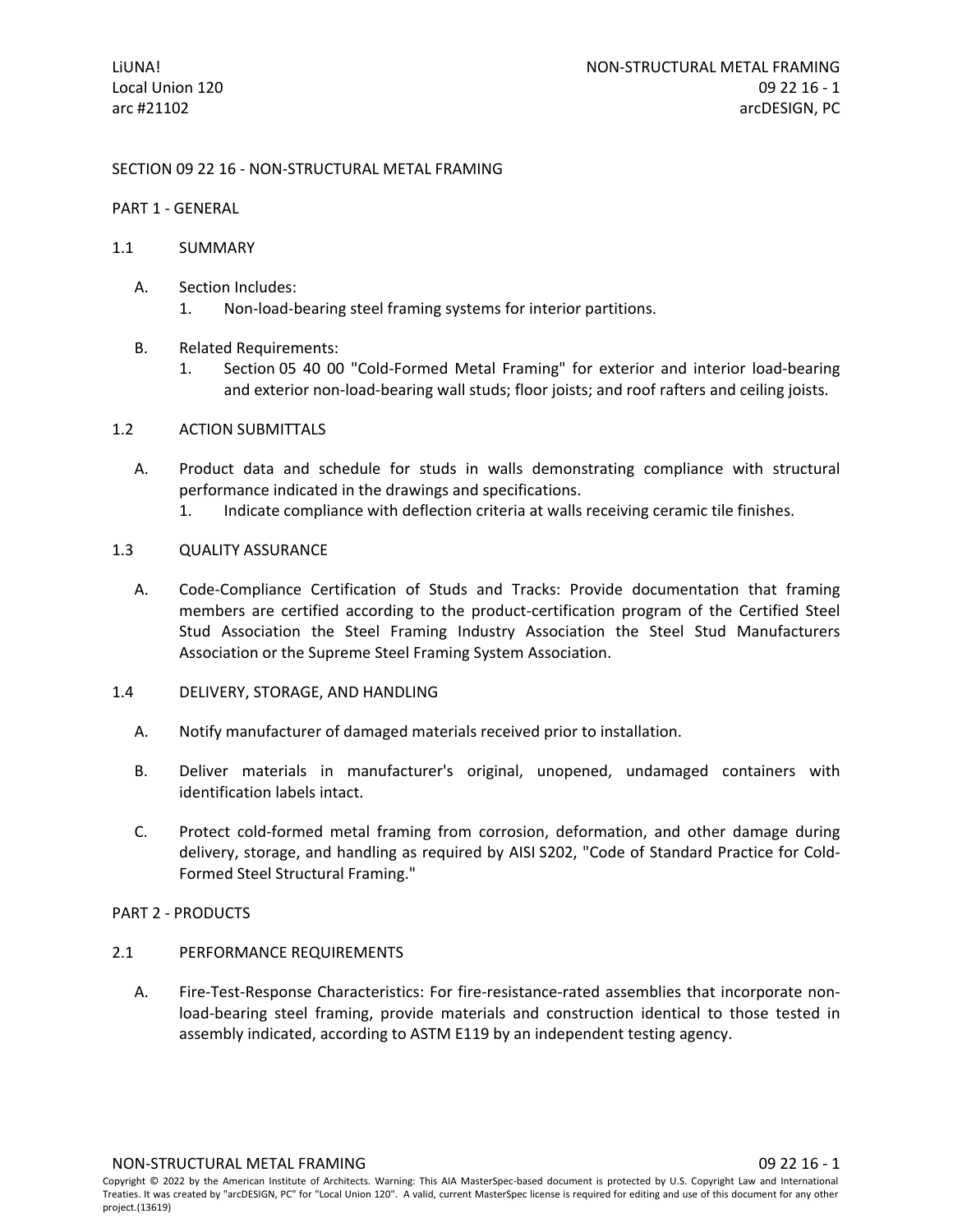- B. STC-Rated Assemblies: For STC-rated assemblies, provide materials and construction identical to those tested in assembly indicated on Drawings, according to ASTM E90 and classified according to ASTM E413 by an independent testing agency.
- C. Horizontal Deflection: For composite wall assemblies, limited to 1/240 of the wall height measured from bottom track to top track based on horizontal loading of 5 lbf/sq. ft..
	- 1. Horizontal Deflection for wall assemblies receiving ceramic tile finish limited to 1/360 of the wall height measured from the bottom track to the top track based on a horizontal loading of 5 lbf/sq.ft.
- D. Horizontal Deflection: For non-composite wall assemblies, limited to 1/240 of the wall height measured from bottom track to top track based on horizontal loading of 5 lbf/sq. ft.
	- 1. Horizontal Deflection for wall assemblies receiving ceramic tile finish limited to 1/360 of the wall height measured from the bottom track to the top track based on a horizontal loading of 5 lbf/sq.ft.
- E. Design framing systems in accordance with AISI S220, "North American Specification for the Design of Cold-Formed Steel Framing - Nonstructural Members," unless otherwise indicated.
- F. Design Loads: As indicated on architectural Drawings or 5 lbf/sq. ft. minimum as required by the IBC.
- G. Design framing systems to accommodate deflection of primary building structure and construction tolerances and to withstand design loads with a maximum deflection of 1 inch .

# 2.2 FRAMING SYSTEMS

- A. Studs and Track: ASTM C645 .
	- 1. [Manufacturers:](http://www.specagent.com/LookUp/?ulid=12028&mf=04&src=wd) Subject to compliance with requirements, available manufacturers offering products that may be incorporated into the Work include, but are not limited to, the following:
		- a. ClarkDietrich.
		- b. Marino\WARE.
		- c. Telling Industries.
	- 2. Minimum Base-Steel Thickness: As required by performance requirements for horizontal deflection .
	- 3. Depth: As indicated on Drawings .
- B. Double Deflection Track: ASTM C955.
	- 1. Basis of Design: Clark Dietrich "Slip Track" 3" Lep Top Track and 4" Leg Bottom Track with one-inch Gap.
	- 2. Locations: All walls located in the Hall that span from floor to roof structure.
- C. Flat Strap and Backing Plate: Steel sheet for blocking and bracing in length and width indicated.
	- 1. [Manufacturers:](http://www.specagent.com/LookUp/?ulid=12034&mf=04&src=wd) Subject to compliance with requirements, available manufacturers offering products that may be incorporated into the Work include, but are not limited to, the following: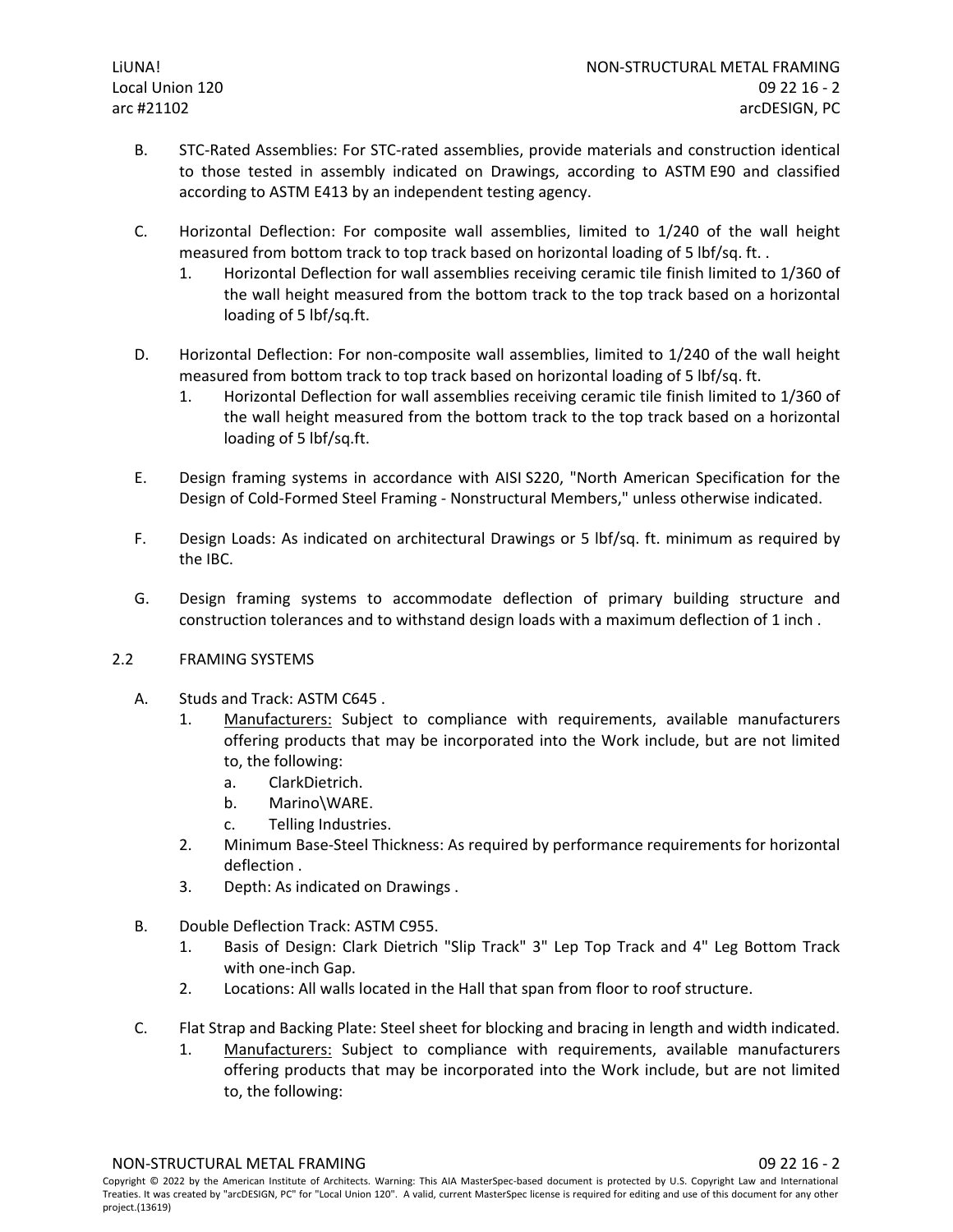- a. ClarkDietrich.
- b. Marino\WARE.
- 2. Minimum Base-Steel Thickness: 0.0329 inch .
- D. Cold-Rolled Channel Bridging: Steel, 0.0538-inch minimum base-steel thickness, with minimum 1/2-inch- wide flanges.
	- 1. [Manufacturers:](http://www.specagent.com/LookUp/?ulid=12035&mf=04&src=wd) Subject to compliance with requirements, available manufacturers offering products that may be incorporated into the Work include, but are not limited to, the following:
		- a. ClarkDietrich.
		- b. Marino\WARE.
	- 2. Depth: 1-1/2 inches .
	- 3. Clip Angle: Not less than 1-1/2 by 1-1/2 inches, 0.068-inch- thick, galvanized steel.
- E. Resilient Furring Channels: 1/2-inch- deep, steel sheet members designed to reduce sound transmission.
	- 1. [Manufacturers:](http://www.specagent.com/LookUp/?ulid=12040&mf=04&src=wd) Subject to compliance with requirements, available manufacturers offering products that may be incorporated into the Work include, but are not limited to, the following:
		- a. ClarkDietrich.
		- b. Marino\WARE.
	- 2. Configuration: Asymmetrical .

# PART 3 - EXECUTION

### 3.1 EXAMINATION

- A. Examine areas and substrates, with Installer present, and including welded hollow-metal frames, cast-in anchors, and structural framing, for compliance with requirements and other conditions affecting performance of the Work.
- B. Proceed with installation only after unsatisfactory conditions have been corrected.

# 3.2 PREPARATION

- A. Suspended Assemblies: Coordinate installation of suspension systems with installation of overhead structure to ensure that inserts and other provisions for anchorages to building structure have been installed to receive hangers at spacing required to support the Work and that hangers will develop their full strength.
	- 1. Furnish concrete inserts and other devices indicated to other trades for installation in advance of time needed for coordination and construction.
- 3.3 INSTALLATION, GENERAL
	- A. Installation Standard: ASTM C754.
		- 1. Gypsum Board Assemblies: Also comply with requirements in ASTM C840 that apply to framing installation.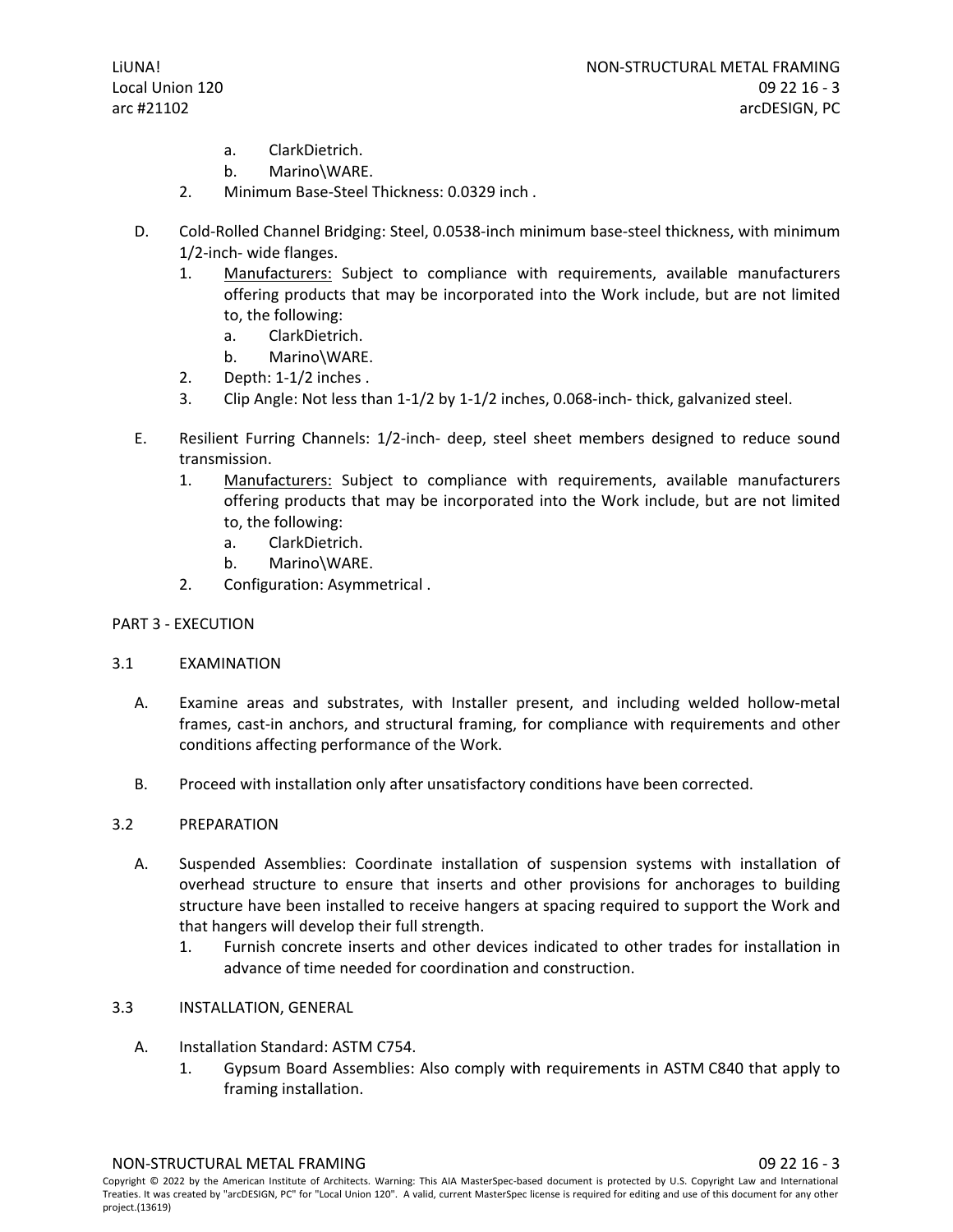- B. Install framing and accessories plumb, square, and true to line, with connections securely fastened.
- C. Install supplementary framing, and blocking to support fixtures, equipment services, heavy trim, grab bars, toilet accessories, furnishings, or similar construction.
- D. Install bracing at terminations in assemblies.
- E. Do not bridge building control and expansion joints with non-load-bearing steel framing members. Frame both sides of joints independently.

### 3.4 INSTALLING FRAMED ASSEMBLIES

- A. Install framing system components according to spacings indicated, but not greater than spacings required by referenced installation standards for assembly types.
	- 1. Single-Layer Application: As required by horizontal deflection performance requirements unless otherwise indicated.
	- 2. Multilayer Application: As required by horizontal deflection performance requirements unless otherwise indicated.
	- 3. Tile Backing Panels: As required by horizontal deflection performance requirements unless otherwise indicated.
- B. Install studs so flanges within framing system point in same direction.
	- 1. Install studs with fasteners at both legs unless noted otherwise.
	- 2. Where double studs ore indicated indicated such as at door jambs, mechanically fasten double studs together prior as indicated on the drawings.
- C. Install tracks at floors and overhead supports. Extend framing full height to structural supports or substrates above suspended ceilings except where partitions are indicated to terminate at suspended ceilings. Continue framing around ducts that penetrate partitions above ceiling.
	- 1. Door Openings: Screw vertical studs at jambs to jamb anchor clips on door frames; install track section (for cripple studs) at head and secure to jamb studs.
		- a. Install two studs at each jamb unless otherwise indicated.
			- 1) Tie studs together as indicated on the drawings.
		- b. Install cripple studs at head adjacent to each jamb stud, with a minimum 1/2-inch clearance from jamb stud to allow for installation of control joint in finished assembly.
	- 2. Other Framed Openings: Frame openings other than door openings the same as required for door openings unless otherwise indicated. Install framing below sills of openings to match framing required above door heads.
	- 3. Sound-Rated Partitions: Install framing to comply with sound-rated assembly indicated.
- D. Installation Tolerance: Install each framing member so fastening surfaces vary not more than 1/8 inch from the plane formed by faces of adjacent framing.

### END OF SECTION 09 22 16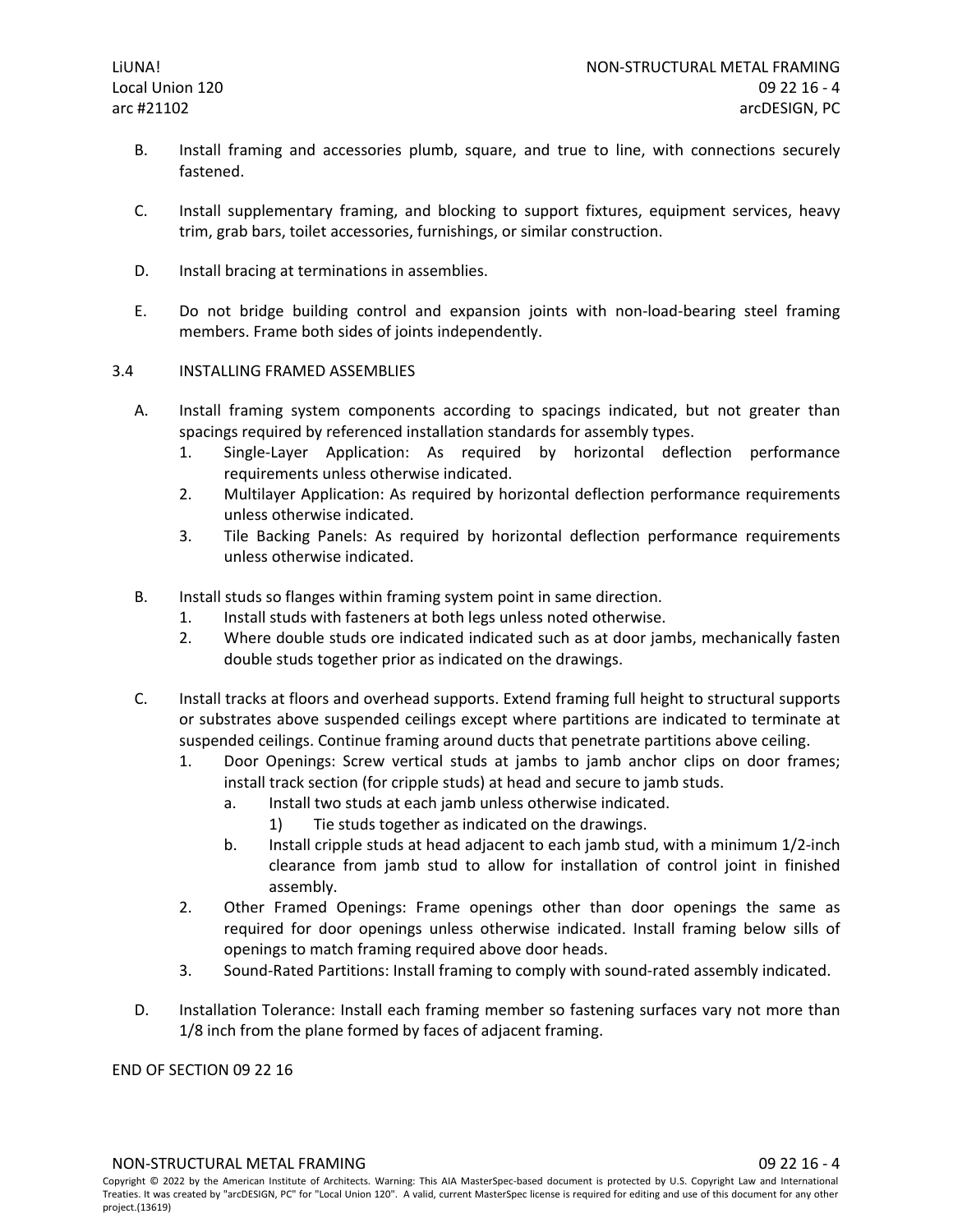### SECTION 23 74 13 - PACKAGED ROOFTOP AIR-CONDITIONING UNITS

#### PART 1 - GENERAL

#### 1.1 RELATED DOCUMENTS

A. Drawings and general provisions of the Contract, including General and Supplementary Conditions and Division 01 Specification Sections, apply to this Section.

#### 1.2 SUMMARY

- A. Section includes packaged, small-capacity, rooftop air-conditioning units (RTUs) with the following components:
	- 1. Casings.
	- 2. Fans, drives, and motors.
	- 3. Coils.
	- 4. Refrigerant circuit components.
	- 5. Air filtration.
	- 6. Gas furnaces.
	- 7. Dampers.
	- 8. Electrical power connections.
	- 9. Controls.
	- 10. Roof curbs.
	- 11. Accessories.

### 1.3 DEFINITIONS

A. RTU: Rooftop unit. As used in this Section, this abbreviation means packaged, small-capacity, rooftop air-conditioning units. This abbreviation is used regardless of whether the unit is mounted on the roof or on a concrete base on ground.

# 1.4 ACTION SUBMITTALS

- A. Product Data: For each RTU.
	- 1. Include construction details, material descriptions, dimensions of individual components and profiles, and finishes.
	- 2. Include rated capacities, dimensions, required clearances, characteristics, and furnished specialties and accessories.
	- 3. Include unit dimensions and weight.
	- 4. Include cabinet material, metal thickness, finishes, insulation, and accessories.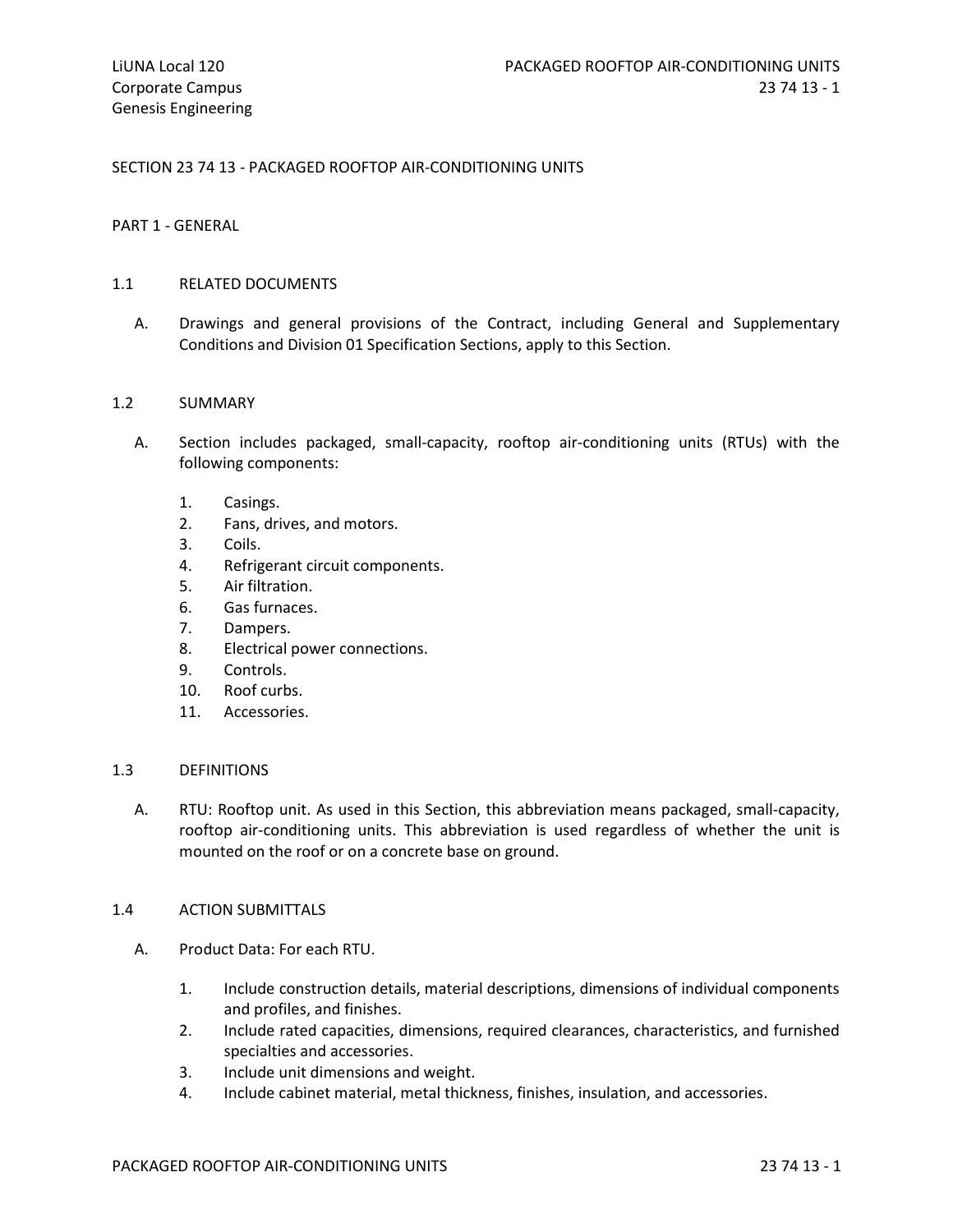- 5. Fans:
	- a. Include certified fan-performance curves with system operating conditions indicated.
	- b. Include certified fan-sound power ratings.
	- c. Include fan construction and accessories.
	- d. Include motor ratings, electrical characteristics, and motor accessories.
- 6. Include certified coil-performance ratings with system operating conditions indicated.
- 7. Include filters with performance characteristics.
- 8. Include gas furnaces with performance characteristics.
- 9. Include dampers, including housings, linkages, and operators.
- B. Shop Drawings: For each packaged, small-capacity, rooftop air-conditioning unit.
	- 1. Include plans, elevations, sections, and mounting details.
	- 2. Include details of equipment assemblies. Indicate dimensions, weights, loads, required clearances, method of field assembly, components, and location and size of each field connection.
	- 3. Include diagrams for power, signal, and control wiring.

### 1.5 INFORMATIONAL SUBMITTALS

- A. Sample Warranty: For manufacturer's warranty.
- B. System startup reports.
- C. Field quality-control reports.

### 1.6 CLOSEOUT SUBMITTALS

A. Operation and Maintenance Data: For RTUs to include in emergency, operation, and maintenance manuals.

# 1.7 MAINTENANCE MATERIAL SUBMITTALS

- A. Furnish extra materials that match products installed and that are packaged with protective covering for storage and identified with labels describing contents.
	- 1. Filters: One set of filters for each unit.
	- 2. Fan Belts: One set for each belt-driven fan.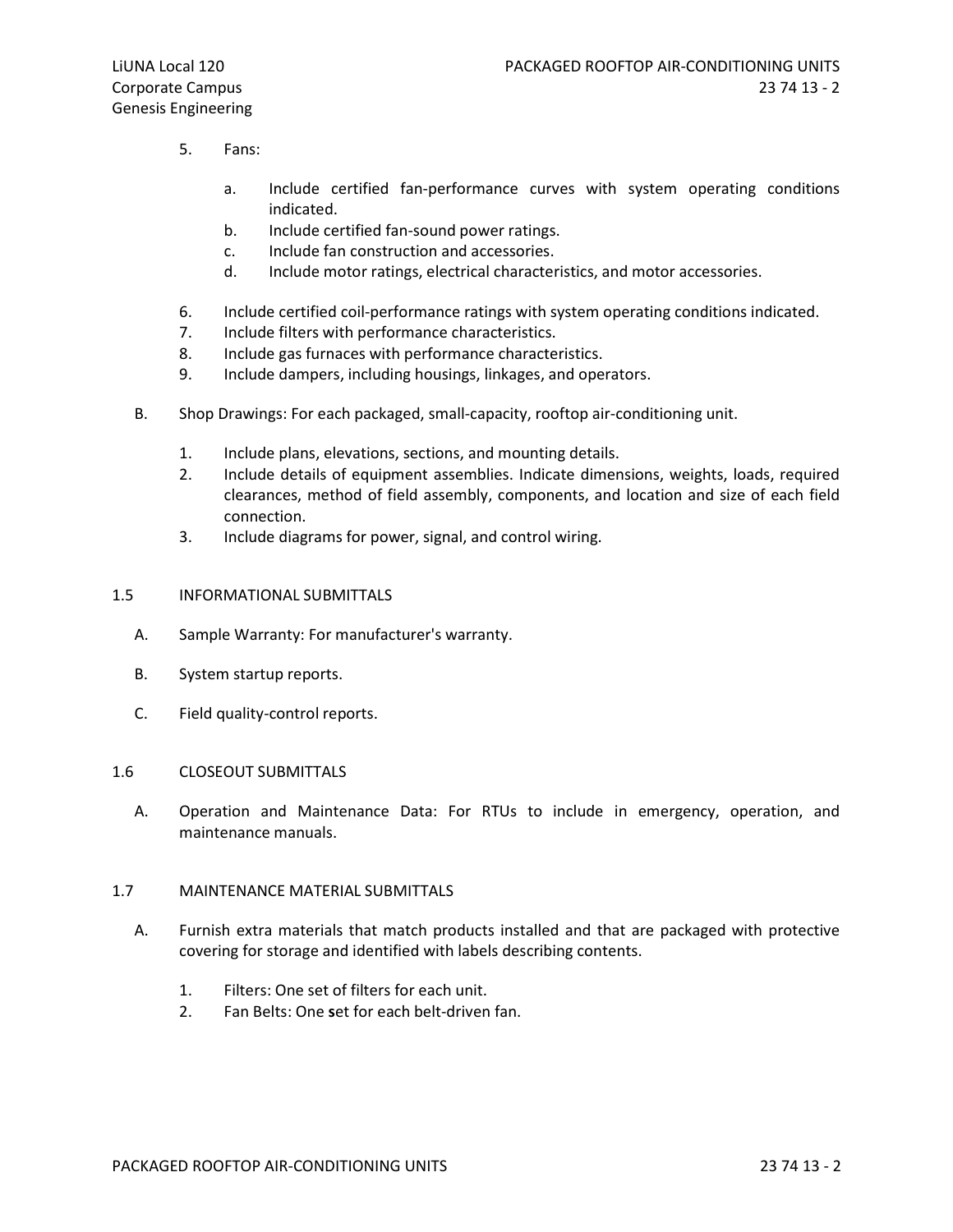### 1.8 WARRANTY

- A. Warranty: Manufacturer agrees to repair or replace components of outdoor, semi-custom, airhandling unit that fail in materials or workmanship within specified warranty period.
	- 1. Warranty Period: One year from date of Substantial Completion.
	- 2. Warranty Period for Heat Exchangers: Manufacturer's standard, but not less than 10 years from date of Substantial Completion

### PART 2 - PRODUCTS

### 2.1 PERFORMANCE REQUIREMENTS

- A. Electrical Components, Devices, and Accessories: Listed and labeled as defined in NFPA 70, by an NRTL, and marked for intended location and application.
- B. NFPA Compliance: Comply with NFPA 90A for design, fabrication, and installation of RTUs and components.
- C. ASHRAE 62.1 Compliance: Applicable requirements in ASHRAE 62.1, Section 5 "Systems and Equipment" and Section 7 - "Construction and Startup."
- D. ASHRAE 15 Compliance: For refrigeration system safety.
- E. ASHRAE/IES 90.1 Compliance: Applicable requirements in ASHRAE/IES 90.1, Section 6 "Heating, Ventilating, and Air-Conditioning."
- F. UL Compliance: Comply with UL 1995.

### 2.2 MANUFACTURERS

- A. Aaon.
- B. Carrier.
- C. Johnson Controls.
- D. Trane.

# 2.3 UNIT CASINGS

- A. General Fabrication Requirements for Casings: Formed and reinforced insulated panels, fabricated to allow removal for access to internal parts and components, with joints between sections sealed.
- B. Single-Wall Construction: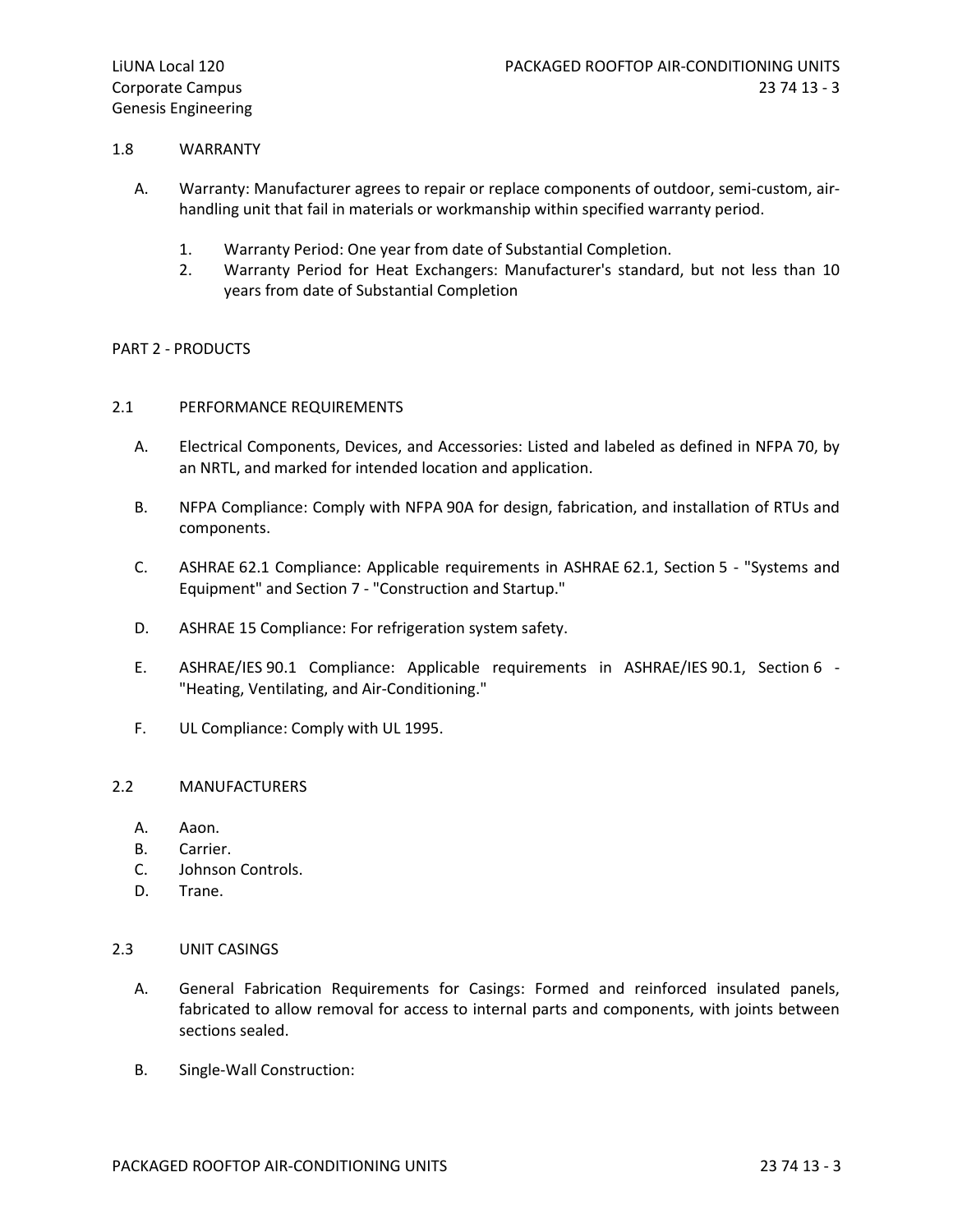- 1. Casing Wall: Galvanized steel, heavy gauge with manufacturer's standard finish, with pitched roof panels and knockouts with grommet seals for electrical and piping connections and lifting lugs.
- 2. Casing Insulation:
	- a. Materials: Fire resistant, permanent, odorless, glass fiber material with foil-facing.
	- b. Insulation Thickness: minimum 1/2 inch.
- C. Airstream Surfaces: Surfaces in contact with airstream shall comply with requirements in ASHRAE 62.1.
- D. Panels and Doors:
	- 1. Panels:
		- a. Fabrication: Formed and reinforced with same materials and insulation thickness as casing.
		- b. Fasteners: Two or more camlock type for panel lift-out operation. Arrangement shall allow panels to be opened against air-pressure differential.
		- c. Gasket: Neoprene, applied around entire perimeters of panel frames.
		- d. Size: Large enough to allow inspection and maintenance of air-handling unit's internal components.
	- 2. Access Doors:
		- a. Hinges: A minimum of two ball-bearing hinges or stainless steel piano hinge and wedge-lever-type latches, operable from inside and outside. Arrange doors to be opened against air-pressure differential.
		- b. Gasket: Neoprene, applied around entire perimeters of panel frames.
		- c. Size: Large enough to allow inspection and maintenance of air-handling unit's internal components.
- E. Condensate Drain Pans:
	- 1. Location: Each type of cooling coil.
	- 2. Construction:
		- a. Single-wall, stainless steel sheet.
	- 3. Drain Connection:
		- a. Located at lowest point of pan and sized to prevent overflow. Terminate with threaded nipple on one end of pan.
	- 4. Slope: Minimum slope, to comply with ASHRAE 62.1, in at least two planes to collect condensate from cooling coils (including coil piping connections, coil headers, and return bends) and from humidifiers and to direct water toward drain connection.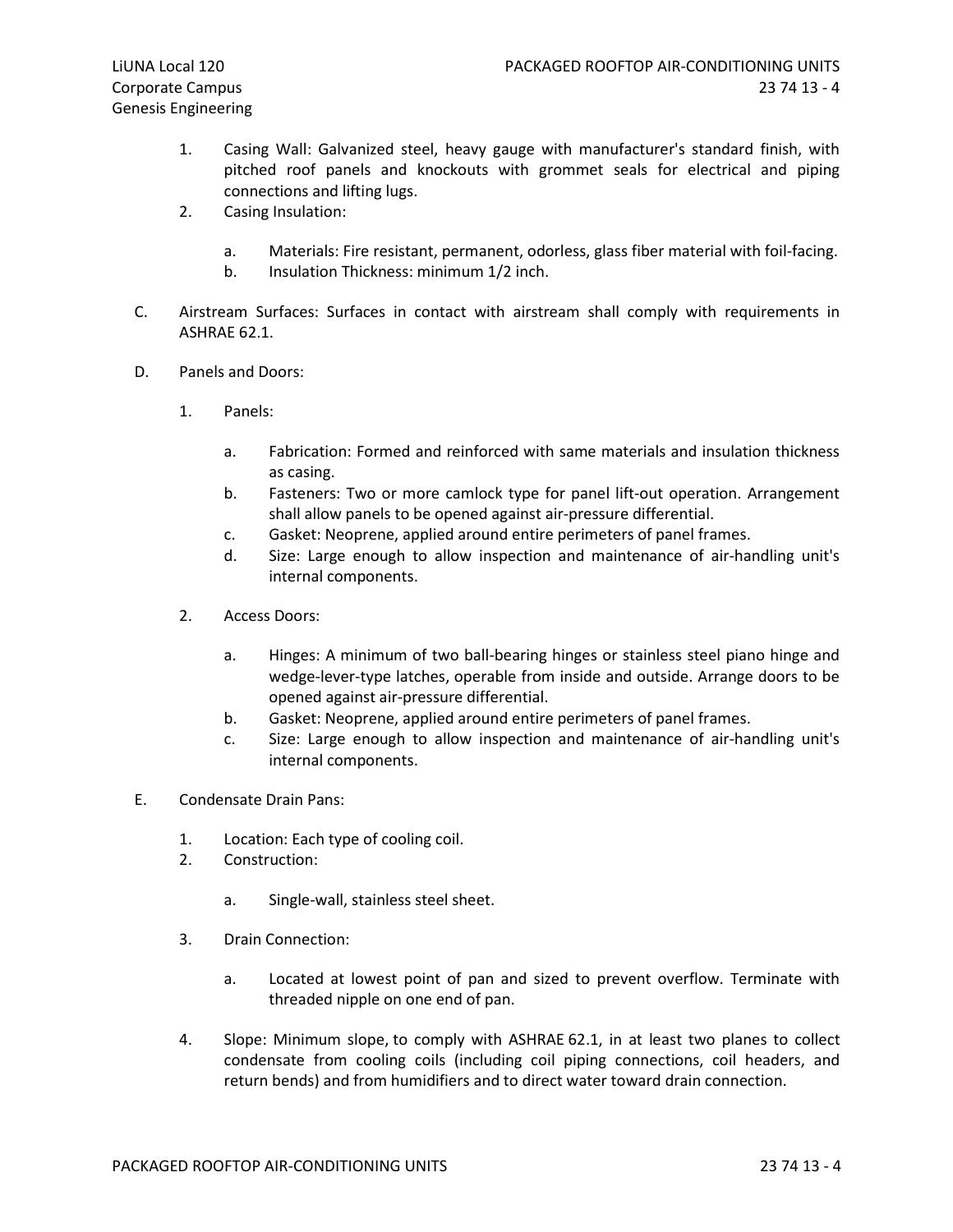- 5. Length: Extend drain pan downstream from leaving face for distance to comply with ASHRAE 62.1.
- 6. Width: Entire width of water producing device.
- 7. Units with stacked coils shall have an intermediate drain pan to collect condensate from top coil.

# 2.4 FANS, DRIVES, AND MOTORS

- A. Fan and Drive Assemblies: Statically and dynamically balanced and designed for continuous operation at maximum-rated fan speed and motor horsepower.
- B. Supply-Air Fans: Centrifugal, rated according to AMCA 210; galvanized or painted steel; mounted on solid-steel shaft.
	- 1. Shafts: With field-adjustable alignment.
		- a. Turned, ground, and polished hot-rolled steel with keyway.
	- 2. Shaft Bearings:
		- a. Heavy-duty, self-aligning, pillow-block type with an L-50 rated life of minimum 100,000 hours according to ABMA 9.
	- 3. Housings: Formed- and reinforced-steel panels to form curved scroll housings with shaped cutoff and spun-metal inlet bell.
		- a. Bracing: Steel angle or channel supports for mounting and supporting fan scroll, wheel, motor, and accessories.
	- 4. Centrifugal Fan Wheels: Inlet flange, backplate, and shallow blades with inlet and tip curved forward in direction of airflow and mechanically fastened to flange and backplate; steel or aluminum hub swaged to backplate and fastened to shaft with setscrews.
	- 5. Mounting: For internal vibration isolation. Factory-mount fans with manufacturer's standard vibration isolation mounting devices having a minimum static deflection of 1 inch.
	- 6. Flexible Connector: Factory fabricated with a fabric strip, attached to two strips of galvanized-steel sheet.
		- a. Flexible Connector Fabric: Glass fabric, double coated with neoprene. Fabrics, coatings, and adhesives shall comply with UL 181, Class 1.
- C. Drives, Belt: Factory-mounted, V-belt drive, with adjustable alignment and belt tensioning, and with 1.5 service factor based on fan motor.
	- 1. Pulleys: Cast iron or cast steel with split, tapered bushing, dynamically balanced at the factory.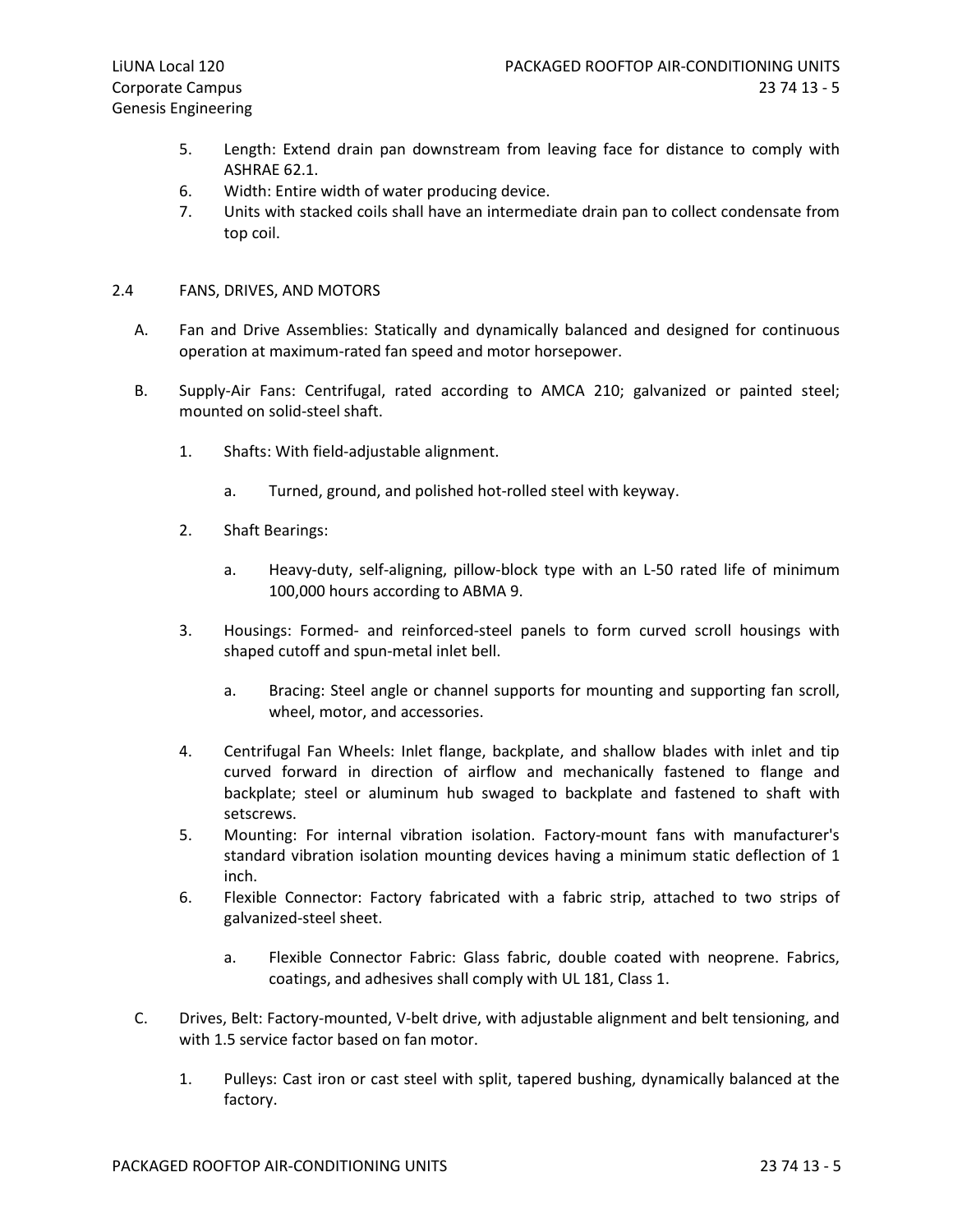- 2. Belts: Oil resistant, non-sparking and nonstatic; in matched sets for multiple-belt drives.
- 3. Belt Guards: Comply with requirements specified by OSHA and fabricate according to SMACNA's "HVAC Duct Construction Standards"; diamond-mesh wire screen, welded to steel angle frame; prime coated.
- D. Condenser-Coil Fan: Variable-speed propeller, mounted on shaft of permanently lubricated ECM motors.
- E. Relief-Air Fan: Forward curved or backward inclined, shaft mounted on permanently lubricated motor.
- F. Motors:
	- 1. Comply with NEMA designation, temperature rating, service factor, and efficiency requirements for motors specified in Section 230513 "Common Motor Requirements for HVAC Equipment."
- G. Variable Frequency Drives:
	- 1. Factory mounted and wired.

### 2.5 COILS

- A. General Requirements for Coils:
	- 1. Comply with AHRI 410.
	- 2. Fabricate coils section to allow for removal and replacement of coil for maintenance and to allow in-place access for service and maintenance of coil(s).
	- 3. Coils shall not act as structural component of unit.
- B. Supply-Air Refrigerant Coil:
	- 1. Tubes: Copper.
	- 2. Fins:
		- a. Material: Aluminum.
	- 3. Fin and Tube Joints: Mechanical bond.
	- 4. Headers: Seamless-copper headers with brazed connections.
	- 5. Ratings: Designed, tested, and rated according to ASHRAE 33 and AHRI 410.
		- a. Working Pressure: Minimum 300 psig.
- C. Outdoor-Air Refrigerant Coil:
	- 1. Tubes: Copper.
	- 2. Fins: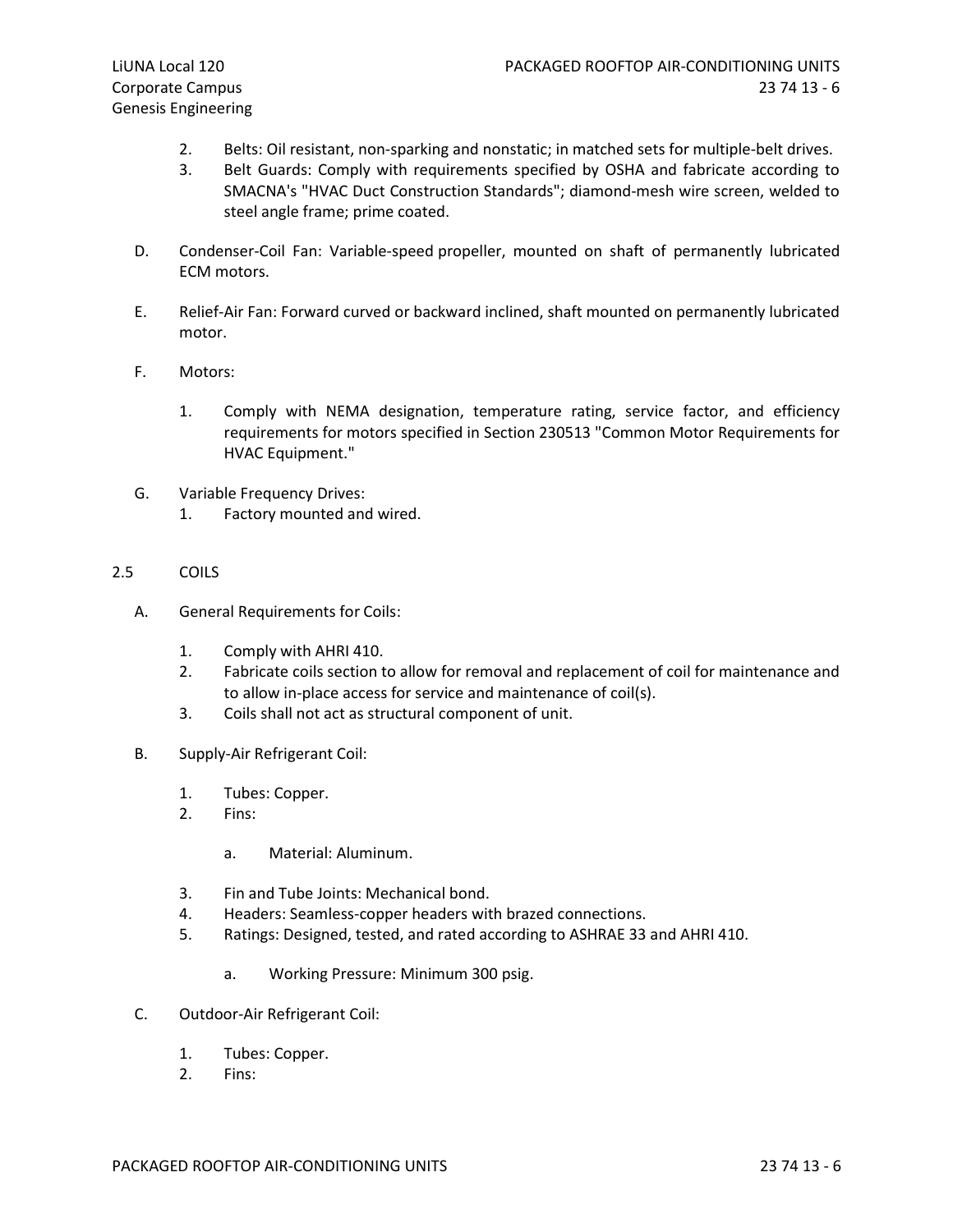- a. Material: Aluminum.
- 3. Fin and Tube Joints: Mechanical bond.
- 4. Headers: Seamless-copper headers with brazed connections.
- 5. Ratings: Designed, tested, and rated according to ASHRAE 33 and AHRI 410.
	- a. Working Pressure: Minimum 300 psig.
- D. Hot-Gas Reheat Refrigerant Coil:
	- 1. Tubes: Copper.
	- 2. Fins:
		- a. Material: Aluminum.
	- 3. Fin and Tube Joints: Mechanical bond.
	- 4. Headers: Seamless-copper headers with brazed connections.
	- 5. Ratings: Designed, tested, and rated according to ASHRAE 33 and AHRI 410.
		- a. Working Pressure: Minimum 300 psig.
	- 6. Suction-discharge bypass valve.

### 2.6 REFRIGERANT CIRCUIT COMPONENTS

- A. Compressor: Hermetic, scroll, mounted on vibration isolators; with internal overcurrent and high-temperature protection, internal pressure relief, and crankcase heater.
- B. Refrigeration Specialties:
	- 1. Refrigerant: R-410A.
	- 2. Expansion valve with replaceable thermostatic element.
	- 3. Refrigerant filter/dryer.
	- 4. Manual-reset high-pressure safety switch.
	- 5. Automatic-reset low-pressure safety switch.
	- 6. Minimum off-time relay.
	- 7. Automatic-reset compressor motor thermal overload.
	- 8. Brass service valves installed in compressor suction and liquid lines.
	- 9. Hot-gas reheat solenoid valve modulating with a replaceable magnetic coil.
- 2.7 AIR FILTRATION
	- A. Panel Filters:
		- 1. Description: Pleated factory-fabricated, self-supported, disposable air filters with holding frames.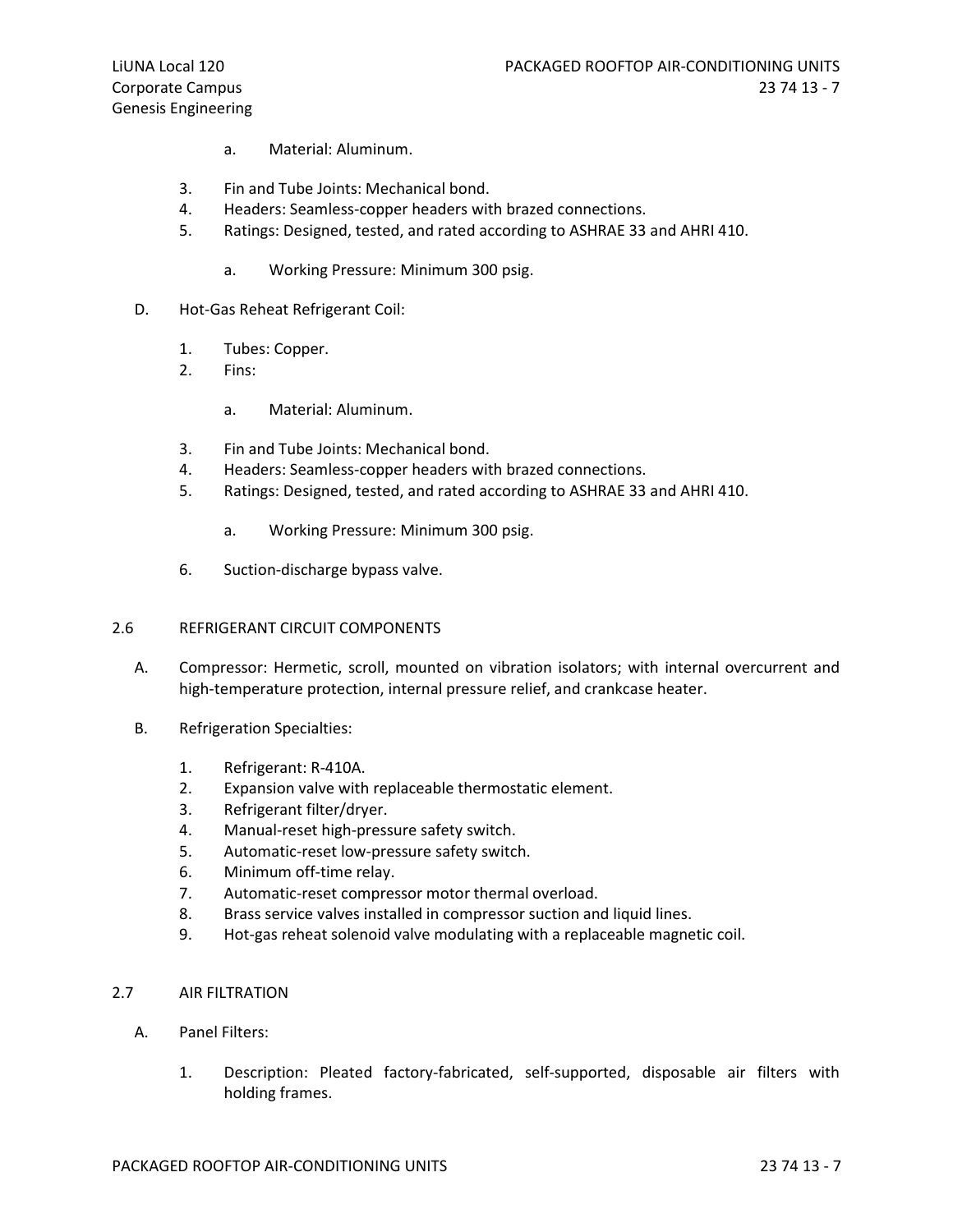- 2. Filter Unit Class: UL 900.
- 3. Media: Interlaced glass, synthetic or cotton fibers coated with nonflammable adhesive and antimicrobial coating.
- 4. Thickeness Size: 2 inch.
- 5. MERV rating: minimum 8.

# 2.8 GAS FURNACES

- A. Description: Factory assembled, piped, and wired; complying with ANSI Z21.47/CSA 2.3 and NFPA 54.
- B. CSA Approval: Designed and certified by and bearing label of CSA.
- C. Burners: Stainless steel.
	- 1. Fuel: Natural gas.
	- 2. Ignition: Electronically controlled electric spark or hot-surface igniter with flame sensor.
	- 3. Gas Control Valve: Two stage or modulating.
	- 4. Gas Train: Single-body, regulated, redundant, 24-V ac gas valve assembly containing pilot solenoid valve, pilot filter, pressure regulator, pilot shutoff, and manual shutoff.
- D. Heat-Exchanger and Drain Pan: Stainless steel.
- E. Venting, Power: Power vented, with integral, motorized centrifugal fan interlocked with gas valve.
- F. Safety Controls:
	- 1. Gas Manifold: Safety switches and controls complying with ANSI standards.

### 2.9 DAMPERS

A. Outdoor- and Return-Air Dampers: Low-leakage, double-skin, airfoil-blade, galvanized-steel dampers with compressible jamb seals and extruded-vinyl blade edge seals in opposed-blade arrangement with operating rods rotating in sintered bronze or nylon bearings mounted in a single galvanized-steel frame, and with operating rods connected with a common linkage. Leakage rate shall not exceed 4 cfm/sq. ft. at 1-inch wg.

### 2.10 ELECTRICAL POWER CONNECTIONS

A. RTU shall have a single connection of power to unit with[ unit-mounted disconnect switch accessible from outside unit and] control-circuit transformer with built-in overcurrent protection.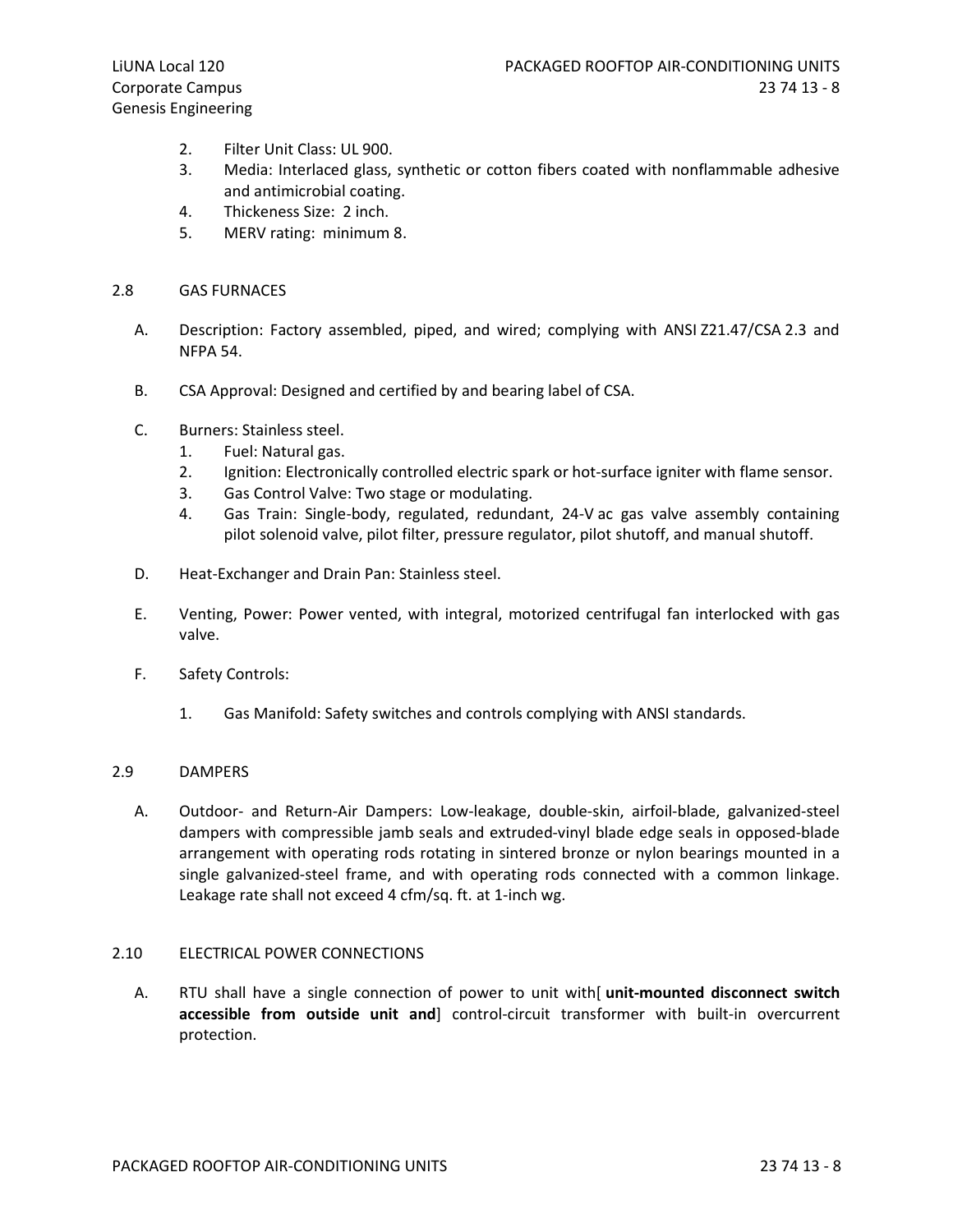# 2.11 CONTROLS

- A. Control equipment and sequence of operation are specified in Section 230923 "Direct Digital Control (DDC) System for HVAC."
- B. Interface Requirements for HVAC Instrumentation and Control System:
	- 1. Interface relay for scheduled operation.
	- 2. Interface relay to provide indication of fault at the central workstation and diagnostic code storage.
	- 3. Provide BACnet compatible interface for central HVAC control workstation for the following:
		- a. Adjusting set points.
		- b. Monitoring supply fan start, stop, and operation.
		- c. Monitoring occupied and unoccupied operations.
		- d. Monitoring variable-frequency drive operation.
		- e. Monitoring cooling load.
		- f. Monitoring economizer cycles.
		- g. Monitoring air-distribution static pressure.

# 2.12 ROOF CURBS

- A. Materials: Galvanized steel with corrosion-protection coating, watertight gaskets, and factoryinstalled wood nailer; complying with NRCA standards.
	- 1. Curb Insulation and Adhesive: Comply with NFPA 90A or NFPA 90B.
		- a. Materials: ASTM C1071, Type I or II.
		- b. Thickness: 1 inch.
	- 2. Application: Factory applied with adhesive and mechanical fasteners to the internal surface of curb.
		- a. Liner Adhesive: Comply with ASTM C916, Type I.
		- b. Mechanical Fasteners: Galvanized steel, suitable for adhesive attachment, mechanical attachment, or welding attachment to duct without damaging liner when applied as recommended by manufacturer and without causing leakage in cabinet.
		- c. Liner materials applied in this location shall have airstream surface coated with a temperature-resistant coating or faced with a plain or coated fibrous mat or fabric depending on service air velocity.
		- d. Liner Adhesive: Comply with ASTM C916, Type I.
- B. Curb Dimensions: Height of 14 inches
- C. Provide curb ribs and slope to match metal roof. Coordinate with metal roof provider.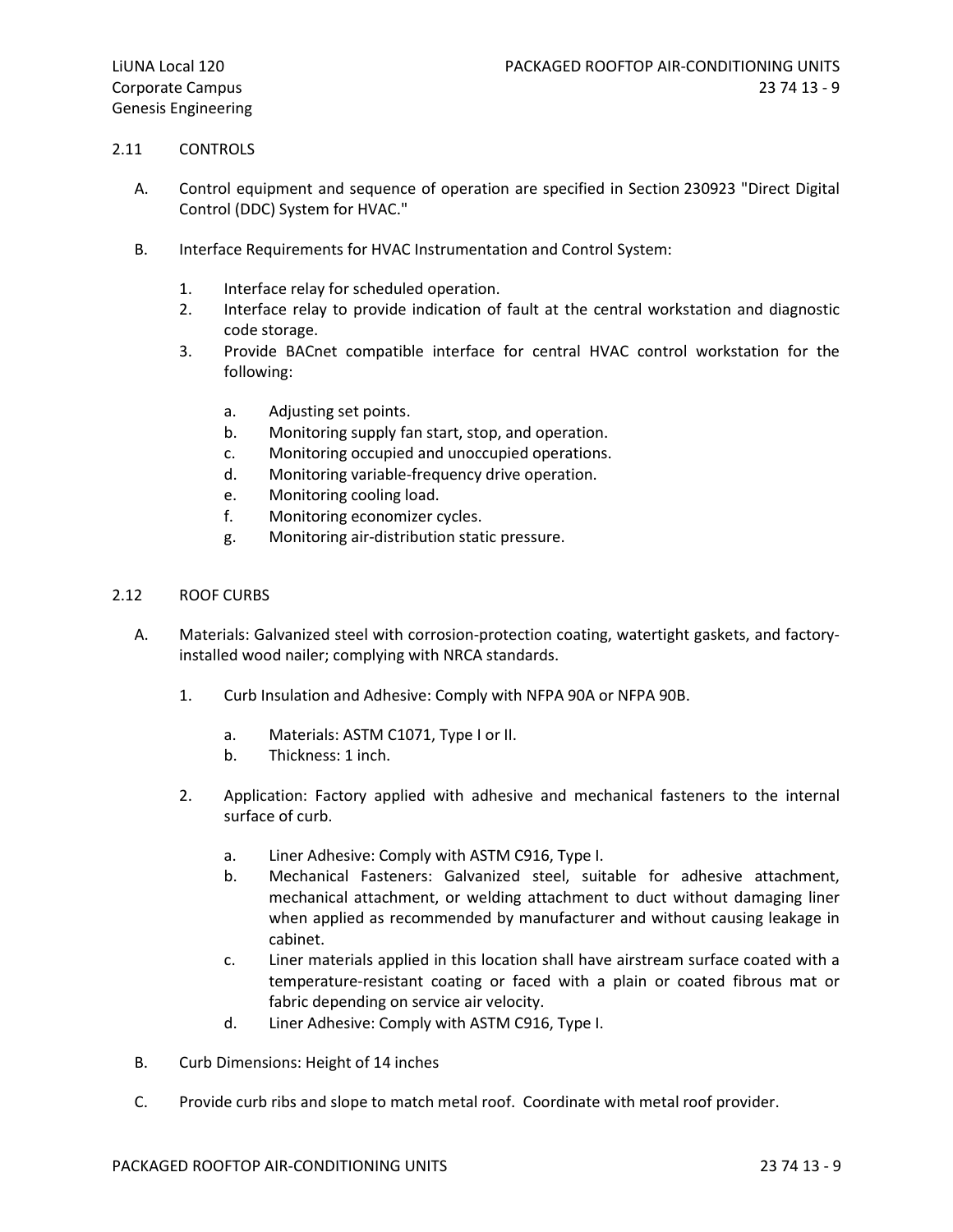### 2.13 ACCESSORIES

A. Coil guards of painted, galvanized-steel wire.

### 2.14 MATERIALS

- A. Steel:
	- 1. ASTM A36/A36M for carbon structural steel.
	- 2. ASTM A568/A568M for steel sheet.
- B. Stainless Steel:
	- 1. Manufacturer's standard grade for casing.
	- 2. Manufacturer's standard type, ASTM A240/A240M for bare steel exposed to airstream or moisture.
- C. Galvanized Steel: ASTM A653/A653M.
- D. Aluminum: ASTM B209.

### 2.15 SOURCE QUALITY CONTROL

- A. AHRI Compliance:
	- 1. Comply with AHRI 340/360 for testing and rating energy efficiencies for RTUs.
	- 2. Comply with AHRI 270 for testing and rating sound performance for RTUs.
	- 3. Comply with AHRI 1060 for testing and rating performance for air-to-air exchanger.
- B. AMCA Compliance:
	- 1. Comply with AMCA 11 and bear the AMCA-Certified Ratings Seal for air and sound performance according to AMCA 211 and AMCA 311.
	- 2. Damper leakage tested according to AMCA 500-D.
	- 3. Operating Limits: Classify according to AMCA 99.

### PART 3 - EXECUTION

### 3.1 EXAMINATION

- A. Examine substrates, areas, and conditions, with Installer present, for compliance with requirements for installation tolerances and other conditions affecting performance of RTUs.
- B. Examine roughing-in for RTUs to verify actual locations of piping and duct connections before equipment installation.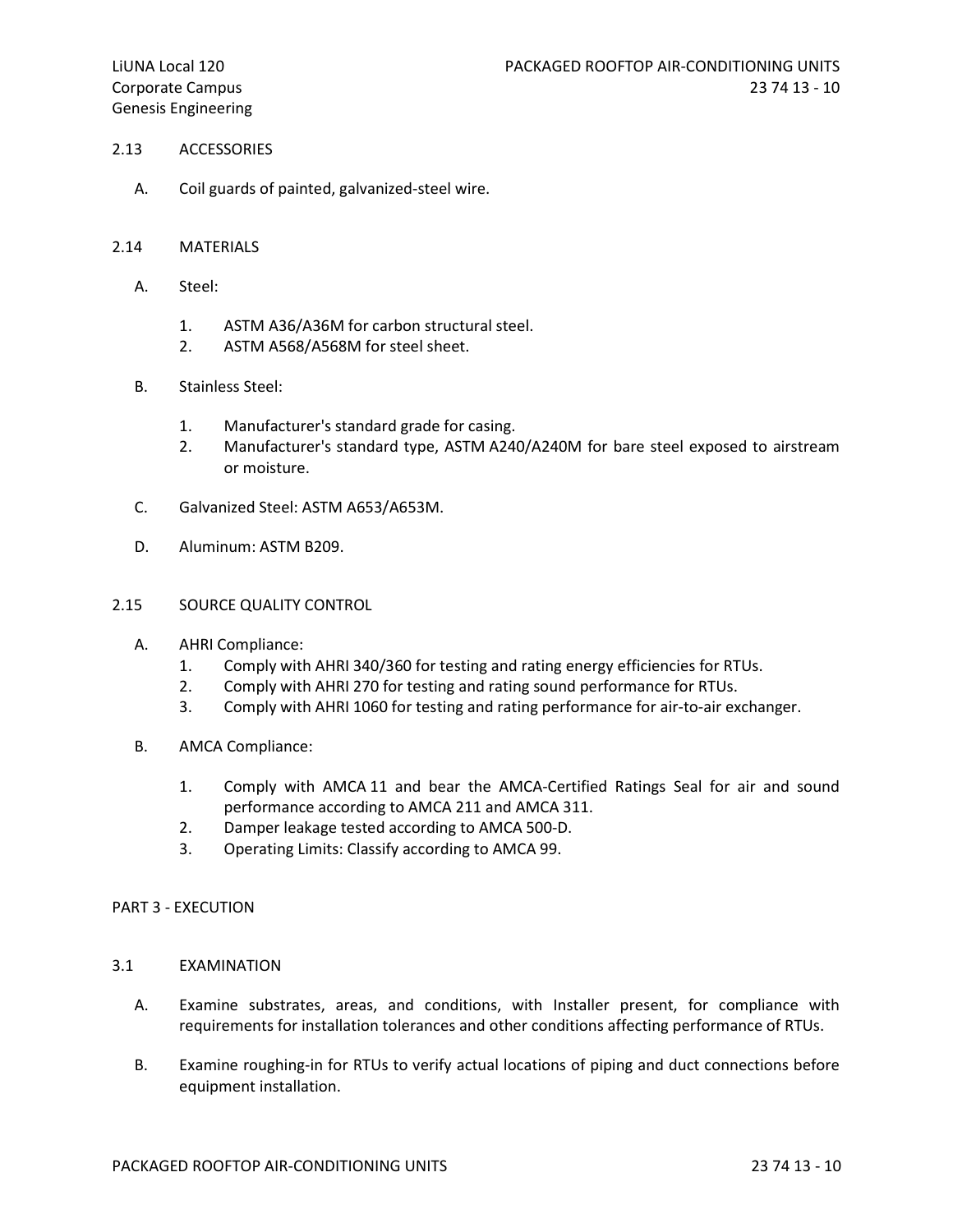- C. Examine roofs for suitable conditions where RTUs will be installed.
- D. Proceed with installation only after unsatisfactory conditions have been corrected.

#### 3.2 INSTALLATION

A. Roof Curb: Install on roof structure or concrete base, level and secure, according to NRCA's "NRCA Roofing Manual: Membrane Roof Systems" or AHRI Guideline B. Install RTUs on curbs and coordinate roof penetrations and flashing with roof construction specified in Section 077200 "Roof Accessories." Secure RTUs to upper curb rail, and secure curb base to roof framing or concrete base with anchor bolts. Coordinate sizes and locations of roof curbs with actual equipment provided.

#### 3.3 PIPING CONNECTIONS

- A. Piping installation requirements are specified in other Sections. Drawings indicate general arrangement of piping, fittings, and specialties.
- B. Where installing piping adjacent to RTU, allow space for service and maintenance.
- C. Gas Piping: Comply with applicable requirements in Section 221123 "Facility Natural-Gas Piping." Connect gas piping to burner, full size of gas train inlet, and connect with union and shutoff valve with sufficient clearance for burner removal and service.

### 3.4 DUCT CONNECTIONS

- A. Comply with duct installation requirements specified in other HVAC Sections. Drawings indicate general arrangement of ducts. The following are specific connection requirements:
	- 1. Install ducts to termination at top of roof curb.
	- 2. Remove roof decking only as required for passage of ducts. Do not cut out decking under entire roof curb.
	- 3. Connect supply ducts to RTUs with flexible duct connectors specified in Section 233300 "Air Duct Accessories."
	- 4. Install return-air duct continuously through roof structure.

#### 3.5 ELECTRICAL CONNECTIONS

- A. Connect electrical wiring according to Section 260519 "Low-Voltage Electrical Power Conductors and Cables."
- B. Ground equipment according to Section 260526 "Grounding and Bonding for Electrical Systems."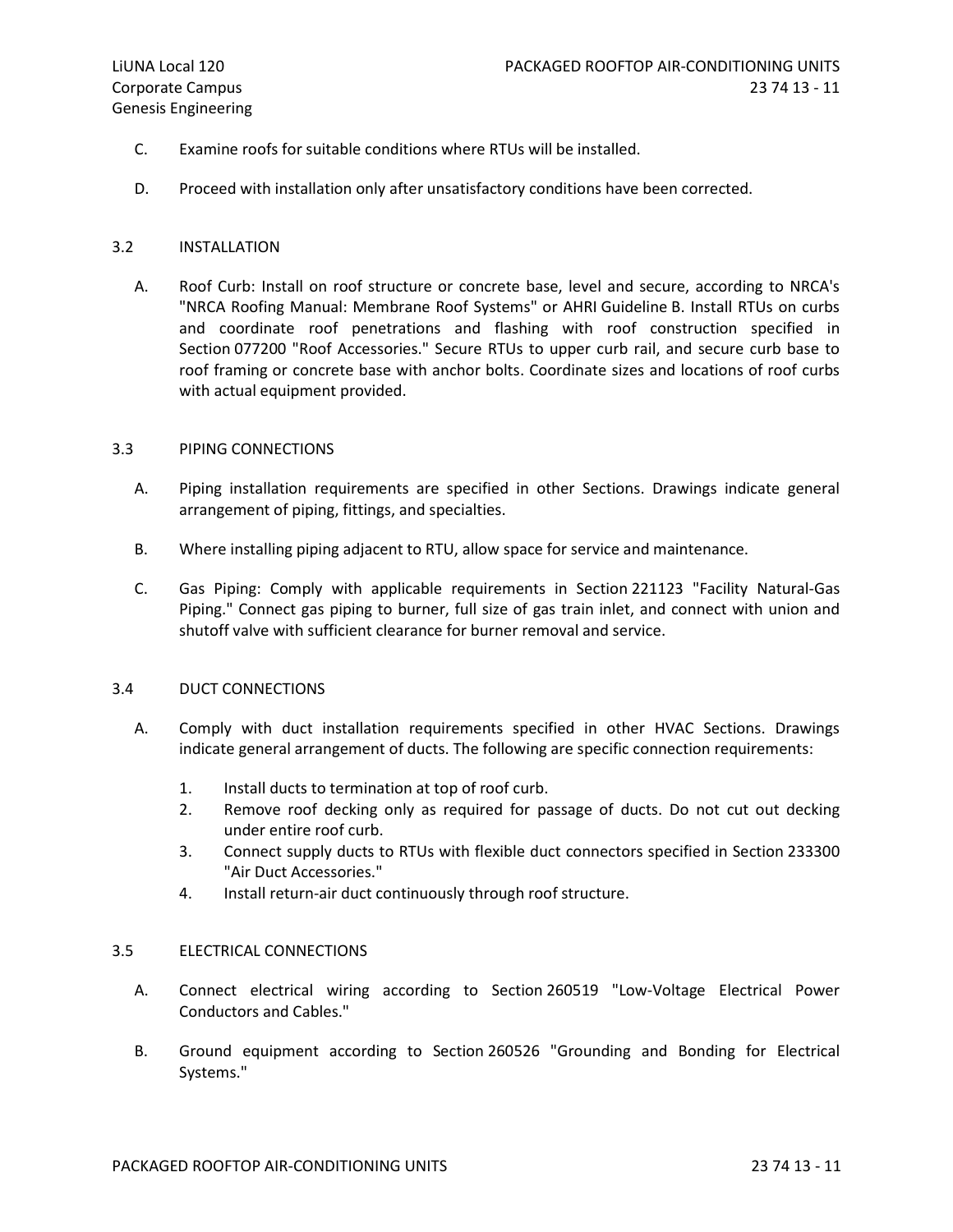C. Install electrical devices furnished by manufacturer, but not factory mounted, according to NFPA 70 and NECA 1.

### 3.6 CONTROL CONNECTIONS

- A. Install control and electrical power wiring to field-mounted control devices.
- B. Connect control wiring according to Section 260523 "Control-Voltage Electrical Power Cables."

### 3.7 FIELD QUALITY CONTROL

- A. Tests and Inspections:
	- 1. After installing RTUs and after electrical circuitry has been energized, test units for compliance with requirements.
	- 2. Inspect for and remove shipping bolts, blocks, and tie-down straps.
	- 3. Operational Test: After electrical circuitry has been energized, start units to confirm proper motor rotation and unit operation.
	- 4. Test and adjust controls and safeties. Replace damaged and malfunctioning controls and equipment.
- B. RTU will be considered defective if it does not pass tests and inspections.
- C. Prepare test and inspection reports.

### 3.8 STARTUP SERVICE

- A. Engage a factory-authorized or trained service representative to perform startup service.
	- 1. Complete installation and startup checks according to manufacturer's written instructions.
	- 2. Inspect for visible damage to unit casing.
	- 3. Inspect for visible damage to furnace combustion chamber.
	- 4. Inspect for visible damage to compressor, coils, and fans.
	- 5. Inspect internal insulation.
	- 6. Verify that labels are clearly visible.
	- 7. Verify that clearances have been provided for servicing.
	- 8. Verify that controls are connected and operable.
	- 9. Verify that filters are installed.
	- 10. Clean condenser coil and inspect for construction debris.
	- 11. Clean furnace flue and inspect for construction debris.
	- 12. Connect and purge gas line.
	- 13. Remove packing from vibration isolators.
	- 14. Verify lubrication on fan and motor bearings.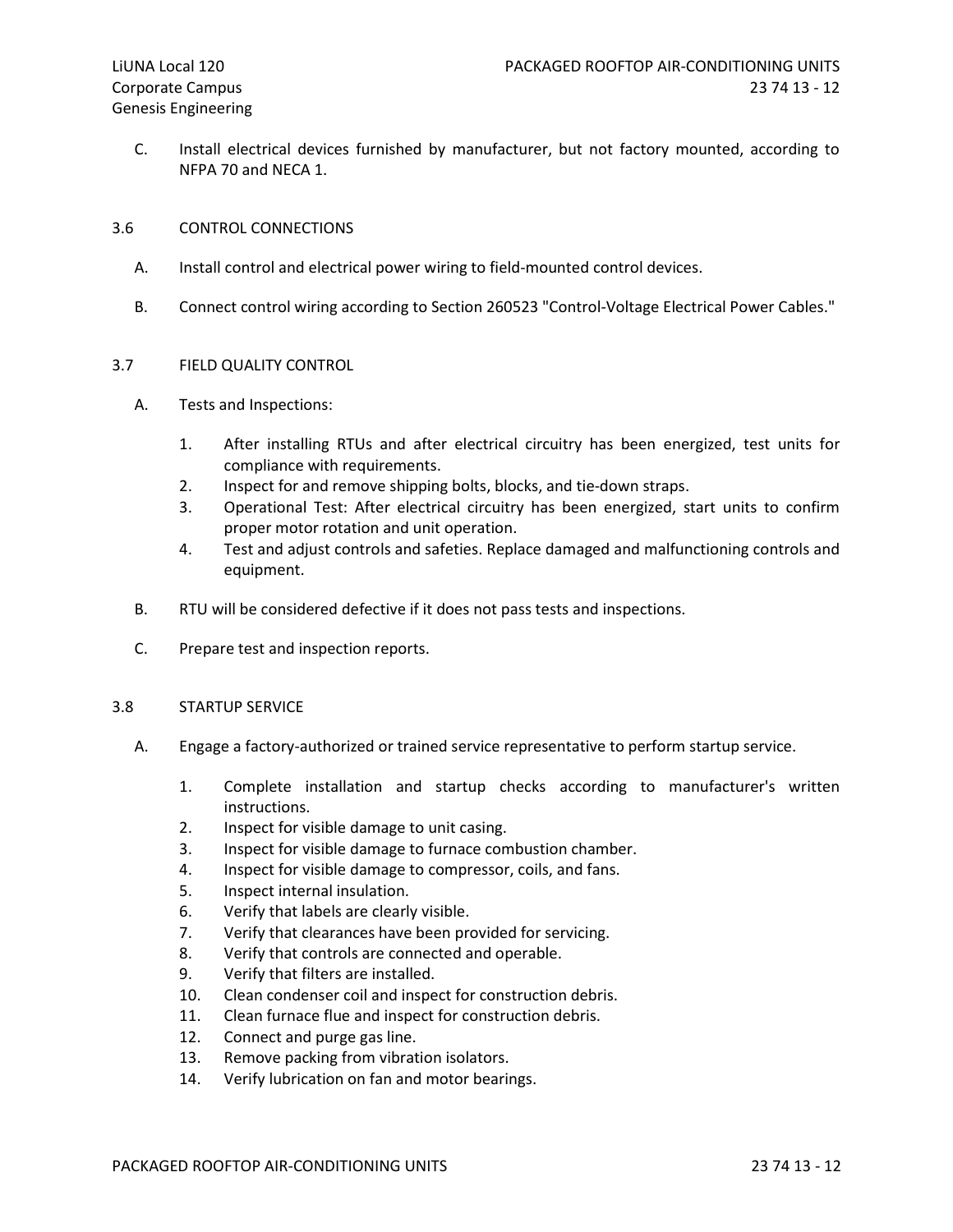- 15. Inspect fan-wheel rotation for movement in correct direction without vibration and binding.
- 16. Adjust fan belts to proper alignment and tension.
- 17. Start unit according to manufacturer's written instructions.
	- a. Start refrigeration system.
	- b. Do not operate below recommended low-ambient temperature.
	- c. Complete startup sheets and attach copy with Contractor's startup report.
- 18. Inspect and record performance of interlocks and protective devices; verify sequences.
- 19. Operate unit for an initial period as recommended or required by manufacturer.
- 20. Perform the following operations for both minimum and maximum firing. Adjust burner for peak efficiency:
	- a. Measure gas pressure on manifold.
	- b. Inspect operation of power vents.
	- c. Measure combustion-air temperature at inlet to combustion chamber.
	- d. Measure flue-gas temperature at furnace discharge.
	- e. Perform flue-gas analysis. Measure and record flue-gas carbon dioxide and oxygen concentration.
	- f. Measure supply-air temperature and volume when burner is at maximum firing rate and when burner is off. Calculate useful heat to supply air.
- 21. Adjust and inspect high-temperature limits.
- 22. Inspect outdoor-air dampers for proper stroke and interlock with return-air dampers.
- 23. Start refrigeration system and measure and record the following when ambient is a minimum of 15 deg F above return-air temperature:
	- a. Coil leaving-air, dry-bulb temperature.
	- b. Coil entering-air, dry-bulb temperature.
	- c. Outdoor-air, dry-bulb temperature.
- 24. Inspect controls for correct sequencing of heating, mixing dampers, refrigeration, and normal and emergency shutdown.
- 25. Simulate maximum cooling demand and inspect the following:
	- a. Compressor refrigerant suction and hot-gas pressures.
	- b. Short circuiting of air through condenser coil or from condenser fans to outdoorair intake.
- 26. After startup and performance testing and prior to Substantial Completion, replace existing filters with new filters.

### 3.9 ADJUSTING

A. Adjust damper linkages for proper damper operation.